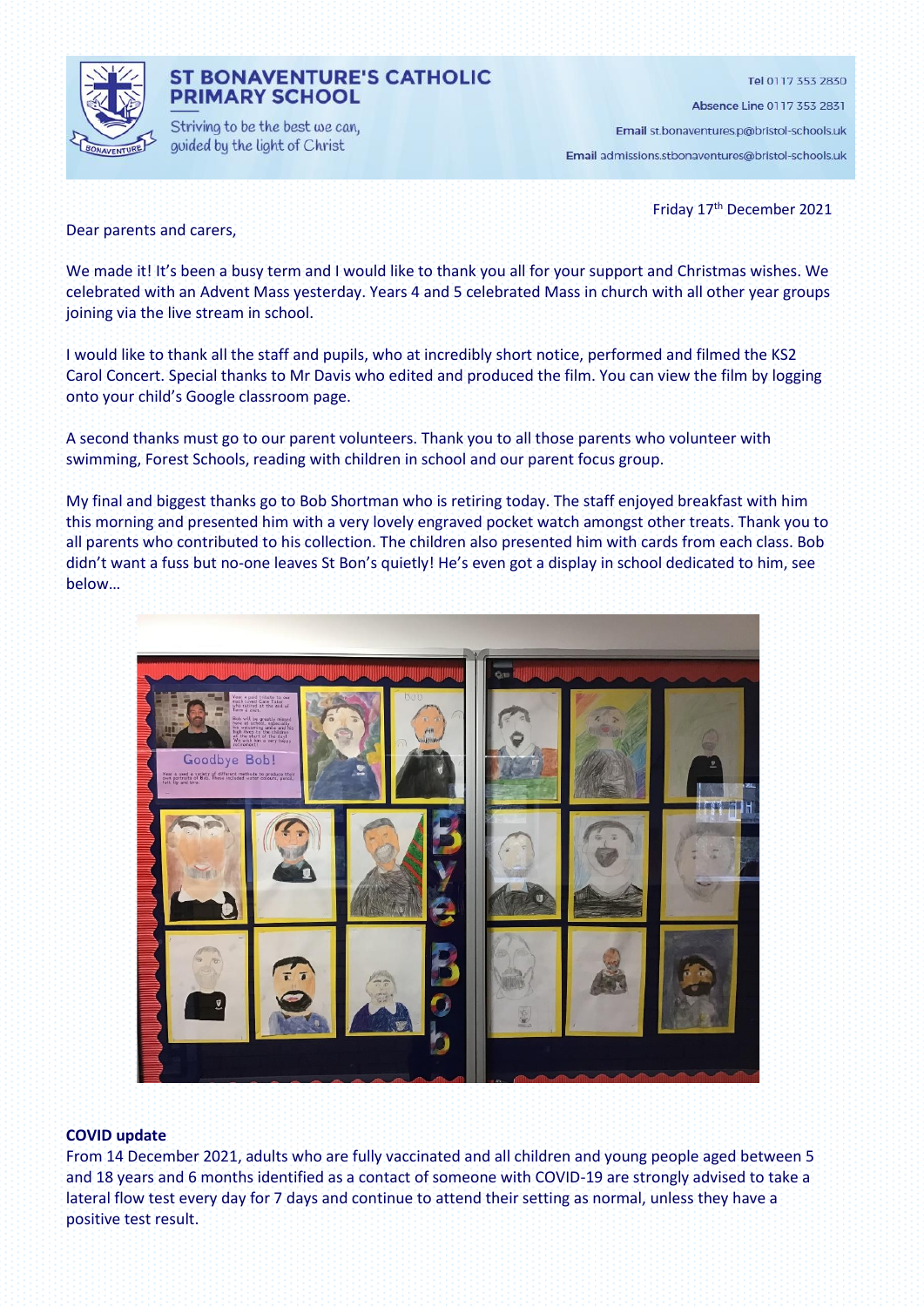Daily testing of close contacts applies to all contacts who are:

- fully vaccinated adults people who have had 2 doses of an approved vaccine
- all children and young people aged 5 to 18 years and 6 months, regardless of their vaccination status
- people who are not able to get vaccinated for medical reasons
- people taking part, or have taken part, in an approved clinical trial for a COVID-19 vaccine

Children under 5 years are exempt from self-isolation and do not need to take part in daily testing of close contacts.

#### **Online safety**

I wanted to reach out and share this resource with you ahead of Christmas. I expect many of our children might receive new electronic devices for Christmas and I want to support you to ensure that they have the appropriate parental controls.

The Internet Watch Foundation have produced a campaign aimed at parents of primary and secondary school children and can be accessed here:<https://www.iwf.org.uk/about-us/our-campaigns/self-gen/>

In the new year I will be sharing my plans to work more closely with parents to increase awareness of online sexual abuse and how we can educate and protect our children.

### **Art Wall of Fame**

We have recently introduced an Art Wall of Fame on the corridor outside our school office. Each year group will take it in turns to display their art linked to our whole school theme.

### **Friday non-uniform days**

Our School Council has met and discussed whether pupils should continue to wear non-uniform on Fridays in terms 3 and 4. The over-riding consensus was that it should continue into terms 3 and 4.

We look forward to seeing you all in term 3. Remember the first day of term for pupils is Wednesday 5th January. Wishing you all a happy and healthy Christmas.

Best,

mis, Rattantire

Sarah Ballantine Headteacher

# **Events week commencing: Tuesday 4 th January 2022 (MENU week 2)**

Weds 5<sup>th</sup>:

Tues 4<sup>th</sup> January: **INSET DAY – SCHOOL CLOSED** Start of Term 3

# **Recipients of free school meals**

Children and young people who are eligible for free school meals will be able to access over 190 four-hour inclusive, free sessions at Your Holiday Hubs (YHH) across the city this school winter holiday. Around 35 organisations across the city will be running YHH programmes during the break, which will include a variety of fun activities, offering opportunities to learn and develop skills, alongside a nutritious, hot meal.

Activities include sport, cooking, arts and crafts, drama, dance and music, with organisations like Bristol City Robins, Bristol Somali Youth Voice and the SS Great Britain Trust.

A list of organisations and locations running YHH programmes are available on the Bristol City Council website here: [Find a holiday activity in your area -](https://www.bristol.gov.uk/people-communities/find-a-holiday-activity) bristol.gov.uk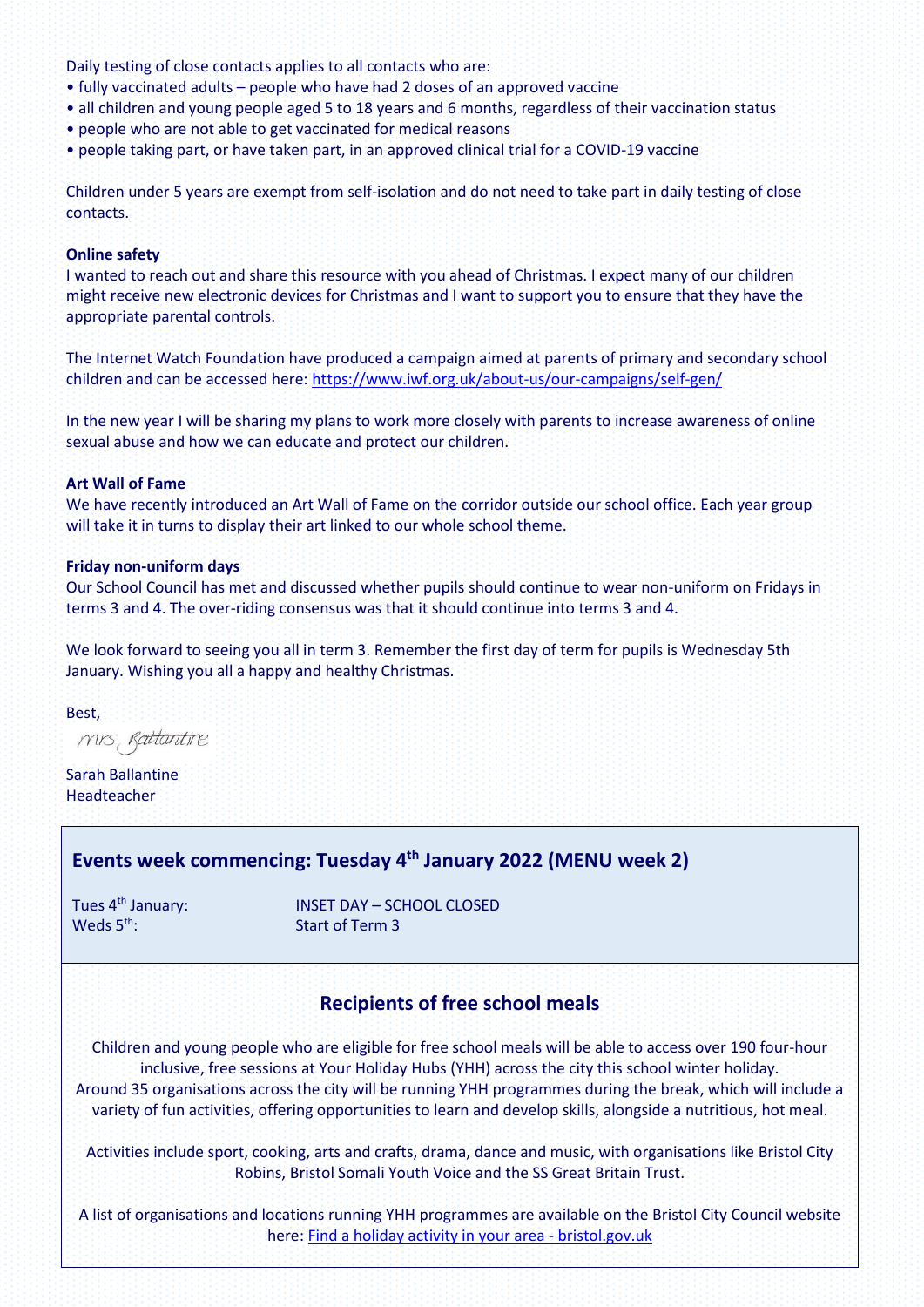# **Reception 2022 – applications for siblings**

If you have a child currently at St Bon's and you would like their sibling to join us next September (turning four between 1<sup>st</sup> September 2021 and 31<sup>st</sup> August 2022) you will need to apply on the Bristol City Council website by midnight on the 15<sup>th</sup> January. You do not automatically get a place without applying even if you have a child here already.

If your child is baptised Catholic, please also provide us with a copy of their baptism certificate before 15<sup>th</sup> January.

## **Clubs next term**

The following clubs will continue to run next term – please see below for the start dates:

Multi-sports  $Y1 - Wednesdav 5<sup>th</sup> Januarv$ Yoga Y2 – Friday 7<sup>th</sup> January Drama – Monday 10<sup>th</sup> January Netball Y3 and Y4 – Monday  $10<sup>th</sup>$  January Gymnastics  $KS2 - Tuesday 11<sup>th</sup> January$ Netball Y5 and Y6 – Tuesday  $11<sup>th</sup>$  January Football with Mr Morgan – Wednesday  $12<sup>th</sup>$  January Tag rugby Y5 and Y6 – Thursday  $13<sup>th</sup>$  January

# **After School Club and Breakfast Club – bookings now open**

Bookings for term 3 can now be made for both after school club and breakfast club. Please book using School Gateway in the usual way. Any credits from Term 2 have already been moved forward and will automatically be used up on booking.

If you are not able to see the term 3 clubs, this may be because you have an outstanding balance to pay on term 2 – please check your balances in the Clubs tab of School Gateway. Once the balance has been settled, please let the office know and we can add your child(ren) into the club.



[www.stbonsptfa.com](file:///C:/Users/sophi/Documents/Personal/PTFA/www.stbonsptfa.com) Facebook – St Bons Parents and Carers Instagram - @stbonsptfa Email – [ptfa.stbons@gmail.com](mailto:ptfa.stbons@gmail.com)

The PTFA wishes everyone at St Bon's a very merry Christmas. We hope you have a wonderful break over the holidays with your families and loved ones.

A final thank you for all your support this term, together we have raised a huge amount and we hope to be able to tell you about a project we've been discussing with school next term.

#### **Silent Auction Winners**

We've had some great support of the silent auction, thank you to everyone who participated. With your support we raised over £500!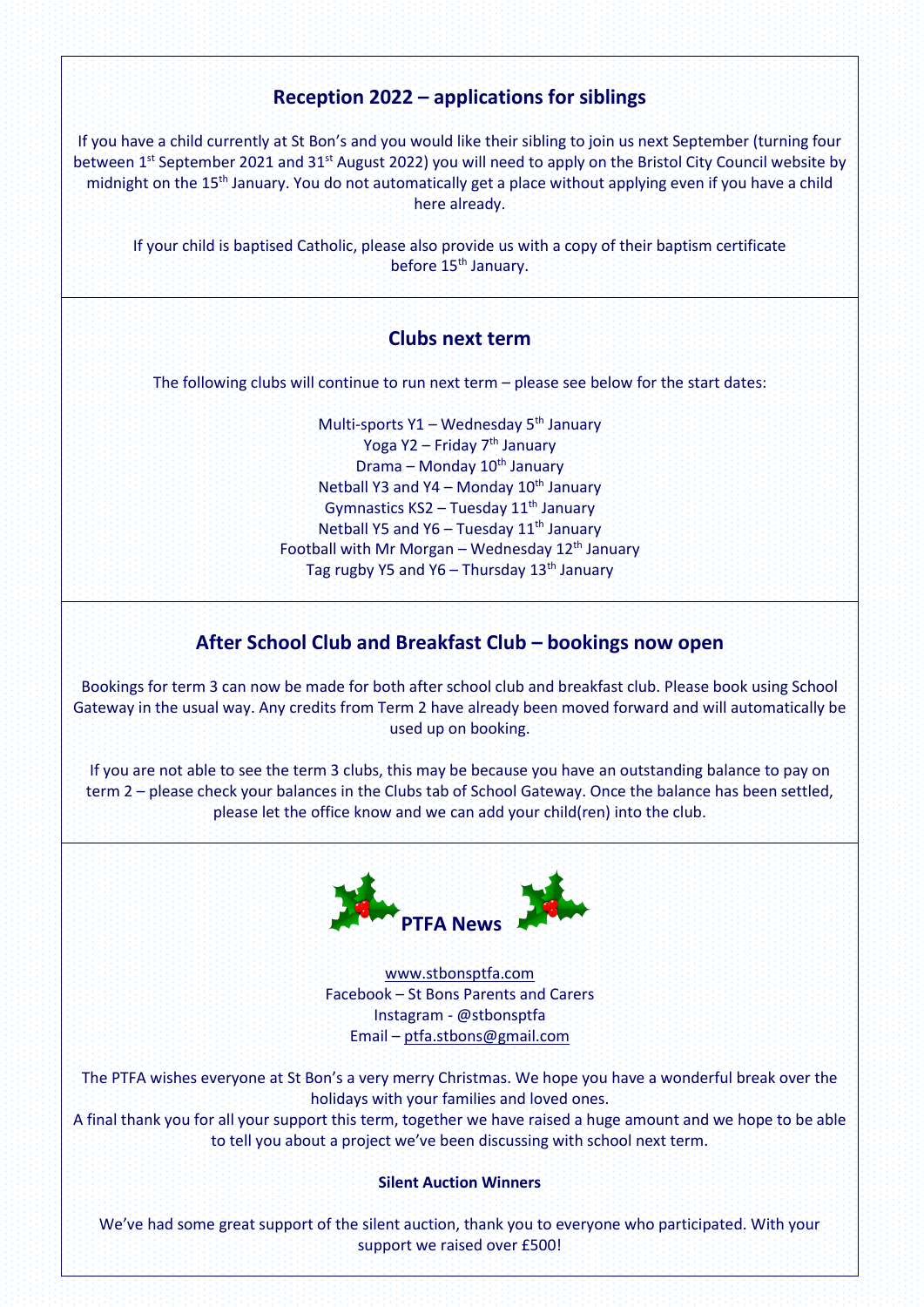We're delighted to announce the following winners:

Mairead F – The Lido voucher Claire S – Meal at the Royal Oak Pub Sharon Q – Tennis lessons with Elly Sherman tennis Emma L – East Somerset Steam Railway Lucinda G – Surf lesson at The Wave Karen B – Echo dot, La Campagnuola voucher, Lazy Dog Voucher Kathryn P – Signed autobiography Naomi S – Gloucester County Cricket Ground tickets Glenda B – family ticket to Longleat Veronika V – Bristol Packet Boat Trip Matt M – Bristol Rovers Tickets

All winners will be contacted separately to arrange collection of their prizes.

## **Vacancy for Breakfast Club worker**

We are looking to recruit a new member of the Breakfast Club team 5 mornings a week between 7.45am and 8.45am. Please contact the school office if you are interested in finding out more.

# **Vacancy for School Meals Supervisory Assistant (SMSA)**

We are looking to recruit an SMSA to work every lunchtime (12.15pm to 1.15pm). This involves supervising the children in the school hall and on the playground as part of a team of SMSAs. Please contact the school office if you are interested in finding out more.

### **North Bristol Foodbank**

North Bristol Food Bank can be reached on 0117 979 1399.

For areas covered see here[: https://northbristol.foodbank.org.uk/locations/](https://northbristol.foodbank.org.uk/locations/)

Up to date information for these outlets is available here -<https://northbristol.foodbank.org.uk/get-help/>

### **Have you had a change of circumstances due to COVID-19?**

There are lots of schemes that you could be eligible for to support your child and your wider family: • **Pupil premium and/or Free School Meals** - Financial support that is provided to schools to help support your child and Free School Meals [http://www.st](http://www.st-bonaventures.bristol.sch.uk/web/pupil_premium_and_sports_premium/270945)[bonaventures.bristol.sch.uk/web/pupil\\_premium\\_and\\_sports\\_premium/270945](http://www.st-bonaventures.bristol.sch.uk/web/pupil_premium_and_sports_premium/270945)

• **Council Emergency Payment** - To help you pay off one-off bills like heating, electricity <https://www.bristol.gov.uk/benefits-financial-help/emergency-payments-local-crisis-and-prevention-fund>

- **North Bristol Advice Centre**: The advice centre can help signpost you to initiatives that you could be eligible for to get support: <http://www.northbristoladvice.org.uk/>
	- **The Money Advice Service** For help to manage your money during the pandemic <https://www.moneyadviceservice.org.uk/en/articles/coronavirus-and-your-money>

If you are struggling to access these services and would like help, please contact the school office.